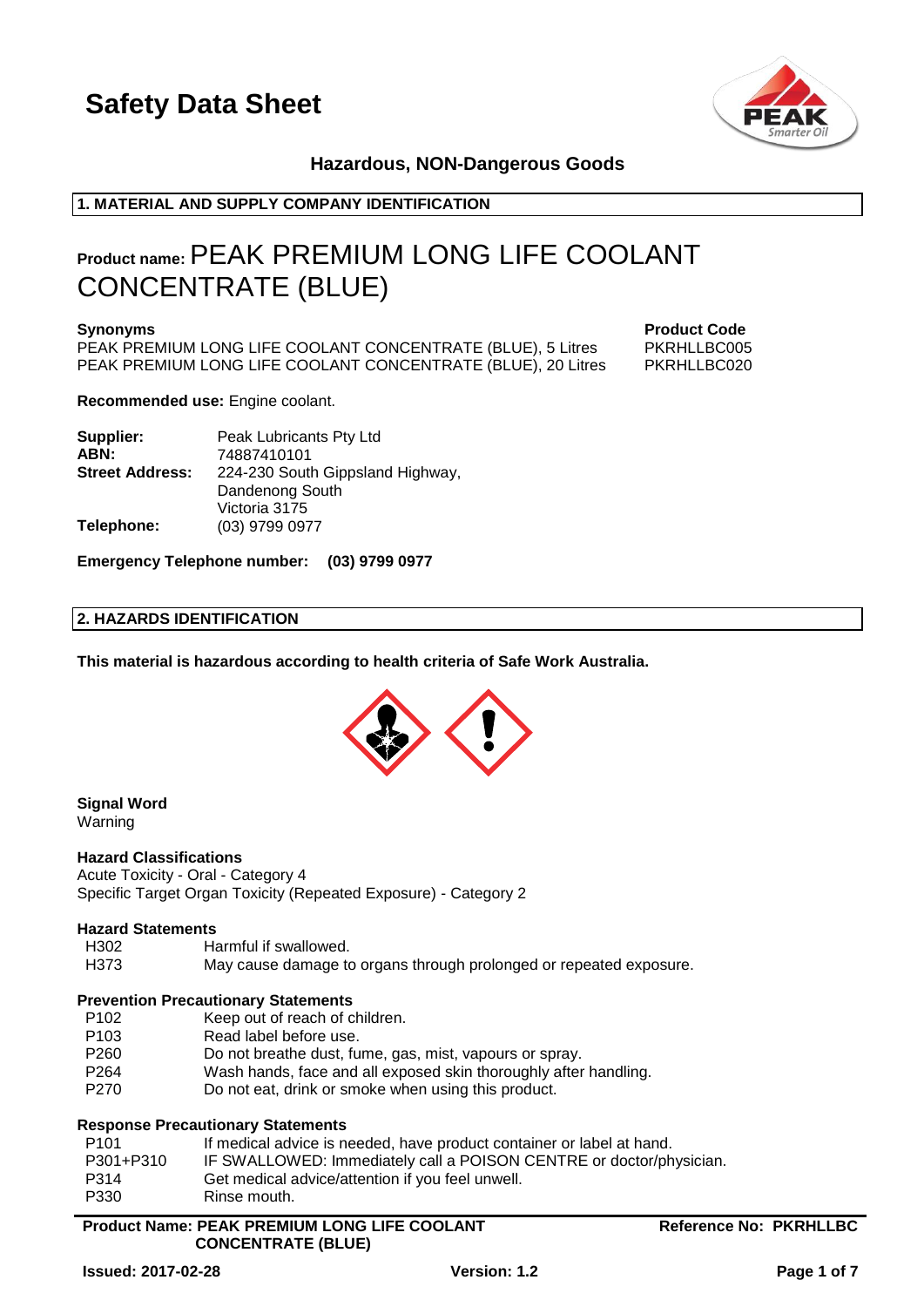



**Storage Precautionary Statement** Not allocated

### **Disposal Precautionary Statement**

P501 Dispose of contents/container in accordance with local, regional, national and international regulations.

**Poison Schedule:** S5. Caution

#### **DANGEROUS GOOD CLASSIFICATION**

Not classified as Dangerous Goods by the criteria of the "Australian Code for the Transport of Dangerous Goods by Road & Rail" and the "New Zealand NZS5433: Transport of Dangerous Goods on Land".

| 3. COMPOSITION INFORMATION                                                           |                             |                                                      |
|--------------------------------------------------------------------------------------|-----------------------------|------------------------------------------------------|
| <b>CHEMICAL ENTITY</b>                                                               | CAS NO                      | <b>PROPORTION</b>                                    |
| Denatonium benzoate<br>Ethylene glycol<br>Ingredients determined to be Non-Hazardous | 3734-33-6<br>$107 - 21 - 1$ | $0.01 \%$ (w/w)<br>$> 60 \%$ (w/w)<br><b>Balance</b> |
|                                                                                      |                             | 100%                                                 |
| $-1 - 2 =$                                                                           |                             |                                                      |

### **4. FIRST AID MEASURES**

If poisoning occurs, contact a doctor or Poisons Information Centre (Phone Australia 131 126, New Zealand 0800 764 766).

**Inhalation:** Remove victim from exposure - avoid becoming a casualty. Remove contaminated clothing and loosen remaining clothing. Allow patient to assume most comfortable position and keep warm. Keep at rest until fully recovered. Seek medical advice if effects persist.

**Skin Contact:** If skin or hair contact occurs, remove contaminated clothing and flush skin and hair with running water. If swelling, redness, blistering or irritation occurs seek medical assistance.

**Eye contact:** If in eyes wash out immediately with water. In all cases of eye contamination it is a sensible precaution to seek medical advice.

**Ingestion:** Rinse mouth with water. If swallowed, do NOT induce vomiting. Give a glass of water to drink. Never give anything by the mouth to an unconscious patient. If vomiting occurs give further water. Immediately call Poisons Centre or Doctor.

**PPE for First Aiders:** Wear safety shoes, overalls, gloves, apron, safety glasses. Available information suggests that gloves made from nitrile rubber should be suitable for intermittent contact. However, due to variations in glove construction and local conditions, the user should make a final assessment. Always wash hands before smoking, eating, drinking or using the toilet. Wash contaminated clothing and other protective equipment before storing or re-using.

**Notes to physician:** Treat symptomatically.

|  | <b>5. FIRE FIGHTING MEASURES</b> |  |  |
|--|----------------------------------|--|--|
|--|----------------------------------|--|--|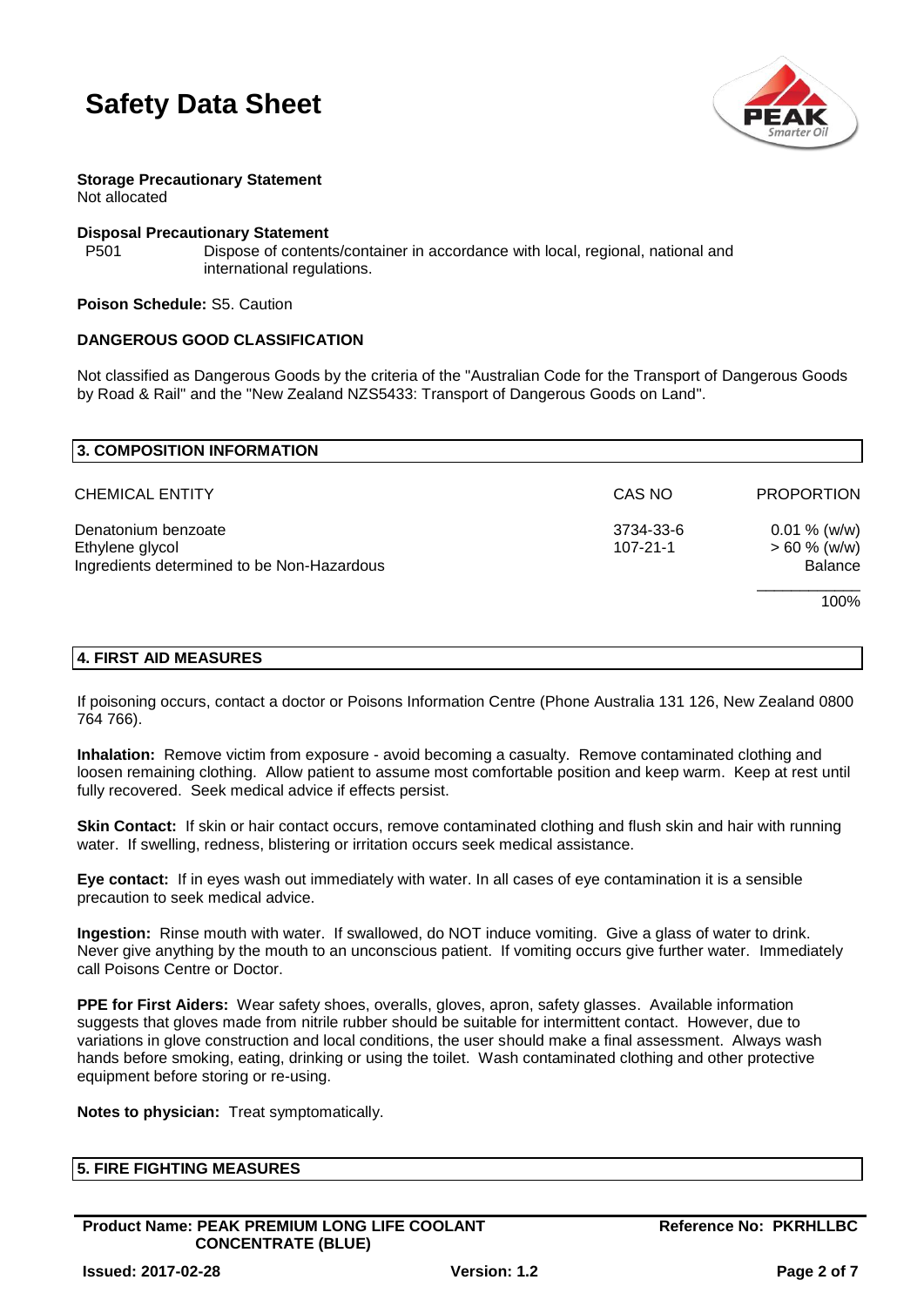

**Hazchem Code:** Not applicable.

**Suitable extinguishing media:** If material is involved in a fire use water fog (or if unavailable fine water spray), alcohol resistant foam, standard foam, dry agent (carbon dioxide, dry chemical powder).

**Specific hazards:** Non-combustible material.

**Fire fighting further advice:** Not combustible, however following evaporation of aqueous component residual material can burn if ignited.

### **6. ACCIDENTAL RELEASE MEASURES**

### **SMALL SPILLS**

Wear protective equipment to prevent skin and eye contamination. Avoid inhalation of vapours or dust. Wipe up with absorbent (clean rag or paper towels). Collect and seal in properly labelled containers or drums for disposal.

### **LARGE SPILLS**

Clear area of all unprotected personnel. Slippery when spilt. Avoid accidents, clean up immediately. Wear protective equipment to prevent skin and eye contamination and the inhalation of vapours. Work up wind or increase ventilation. Contain - prevent run off into drains and waterways. Use absorbent (soil, sand or other inert material). Collect and seal in properly labelled containers or drums for disposal. If contamination of crops, sewers or waterways has occurred advise local emergency services.

### **Dangerous Goods - Initial Emergency Response Guide No:** Not applicable

### **7. HANDLING AND STORAGE**

**Handling:** Avoid eye contact and skin contact. Avoid inhalation of vapour, mist or aerosols.

**Storage:** Store in a cool, dry, well-ventilated place and out of direct sunlight. Store away from foodstuffs. Store away from incompatible materials described in Section 10. Store away from sources of heat and/or ignition. Keep container standing upright. Keep containers closed when not in use - check regularly for leaks.

This material is a Scheduled Poison Schedule 5 (Caution) and must be stored, maintained and used in accordance with the relevant regulations.

### **8. EXPOSURE CONTROLS / PERSONAL PROTECTION**

### **National occupational exposure limits:**

|                                                           |     | TWA      |         | STEL          | <b>NOTICES</b> |
|-----------------------------------------------------------|-----|----------|---------|---------------|----------------|
|                                                           | ppm | mq/m3    | ppm     | mq/m3         |                |
| Ethylene glycol (particulate)<br>Ethylene glycol (vapour) | 20  | 10<br>52 | ٠<br>40 | $\sim$<br>104 | Sk<br>Sk       |

As published by Safe Work Australia.

TWA - The time-weighted average airborne concentration over an eight-hour working day, for a five-day working week over an entire working life.

STEL (Short Term Exposure Limit) - the average airborne concentration over a 15 minute period which should not be exceeded at any time during a normal eight-hour workday.

| <b>Product Name: PEAK PREMIUM LONG LIFE COOLANT</b> |  |
|-----------------------------------------------------|--|
| <b>CONCENTRATE (BLUE)</b>                           |  |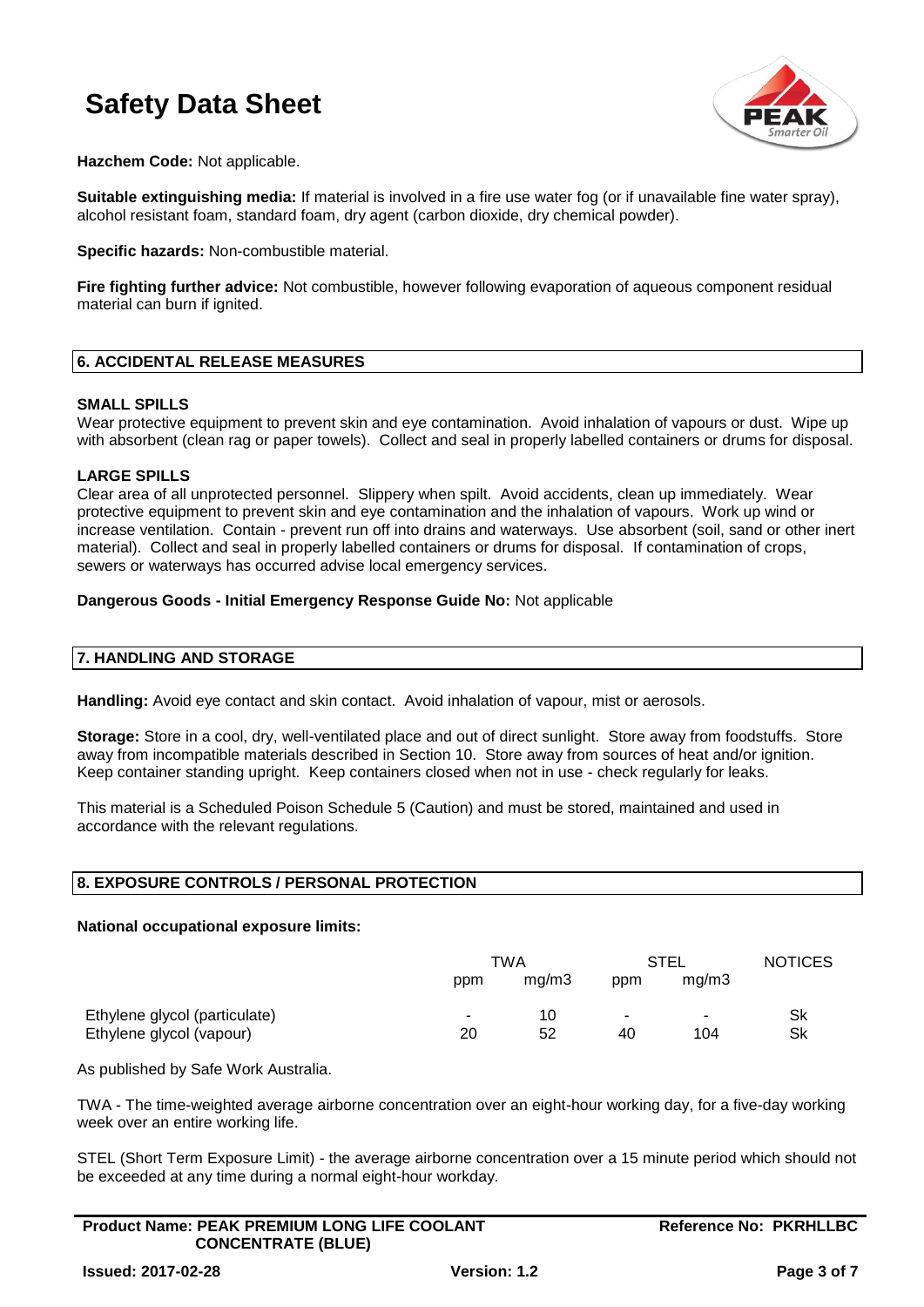

'Sk' Notice - absorption through the skin may be a significant source of exposure. The exposure standard is invalidated if such contact should occur.

These Exposure Standards are guides to be used in the control of occupational health hazards. All atmospheric contamination should be kept to as low a level as is workable. These exposure standards should not be used as fine dividing lines between safe and dangerous concentrations of chemicals. They are not a measure of relative toxicity.

If the directions for use on the product label are followed, exposure of individuals using the product should not exceed the above standard. The standard was created for workers who are routinely, potentially exposed during product manufacture.

**Biological Limit Values:** As per the "National Model Regulations for the Control of Workplace Hazardous Substances (Safe Work Australia)" the ingredients in this material do not have a Biological Limit Allocated.

**Engineering Measures:** Ensure ventilation is adequate to maintain air concentrations below Exposure Standards. Use only in well ventilated areas. Use with local exhaust ventilation or while wearing appropriate respirator. Vapour heavier than air - prevent concentration in hollows or sumps. Do NOT enter confined spaces where vapour may have collected.

**Personal Protection Equipment:** SAFETY SHOES, OVERALLS, GLOVES, APRON, SAFETY GLASSES.

Personal protective equipment (PPE) must be suitable for the nature of the work and any hazard associated with the work as identified by the risk assessment conducted.

Wear safety shoes, overalls, gloves, apron, safety glasses. Available information suggests that gloves made from nitrile rubber should be suitable for intermittent contact. However, due to variations in glove construction and local conditions, the user should make a final assessment. Always wash hands before smoking, eating, drinking or using the toilet. Wash contaminated clothing and other protective equipment before storing or re-using.

**Hygiene measures:** Keep away from food, drink and animal feeding stuffs. When using do not eat, drink or smoke. Wash hands prior to eating, drinking or smoking. Avoid contact with clothing. Avoid eye contact and skin contact. Avoid inhalation of vapour, mist or aerosols. Ensure that eyewash stations and safety showers are close to the workstation location.

### **9. PHYSICAL AND CHEMICAL PROPERTIES**

| Form:   | Liquid |
|---------|--------|
| Colour: | Green  |
| Odour:  | N Av   |

**Solubility:** Miscible with water **Specific Gravity:** N Av **Density:** 1.121 - 1.123 **Relative Vapour Density (air=1):** 214 Vapour Pressure (20 °C): Negligible **Flash Point (°C):** 120 **Flammability Limits (%):** 15 - 3 Autoignition Temperature (°C): > 200 **Melting Point/Range (°C):** N Av **Boiling Point/Range (°C):** 165 **pH:** 7.1 - 7.3 **Viscosity:** N Av **Total VOC (g/Litre):** 667.11

(Typical values only - consult specification sheet)  $N Av = Not available$ . N App = Not applicable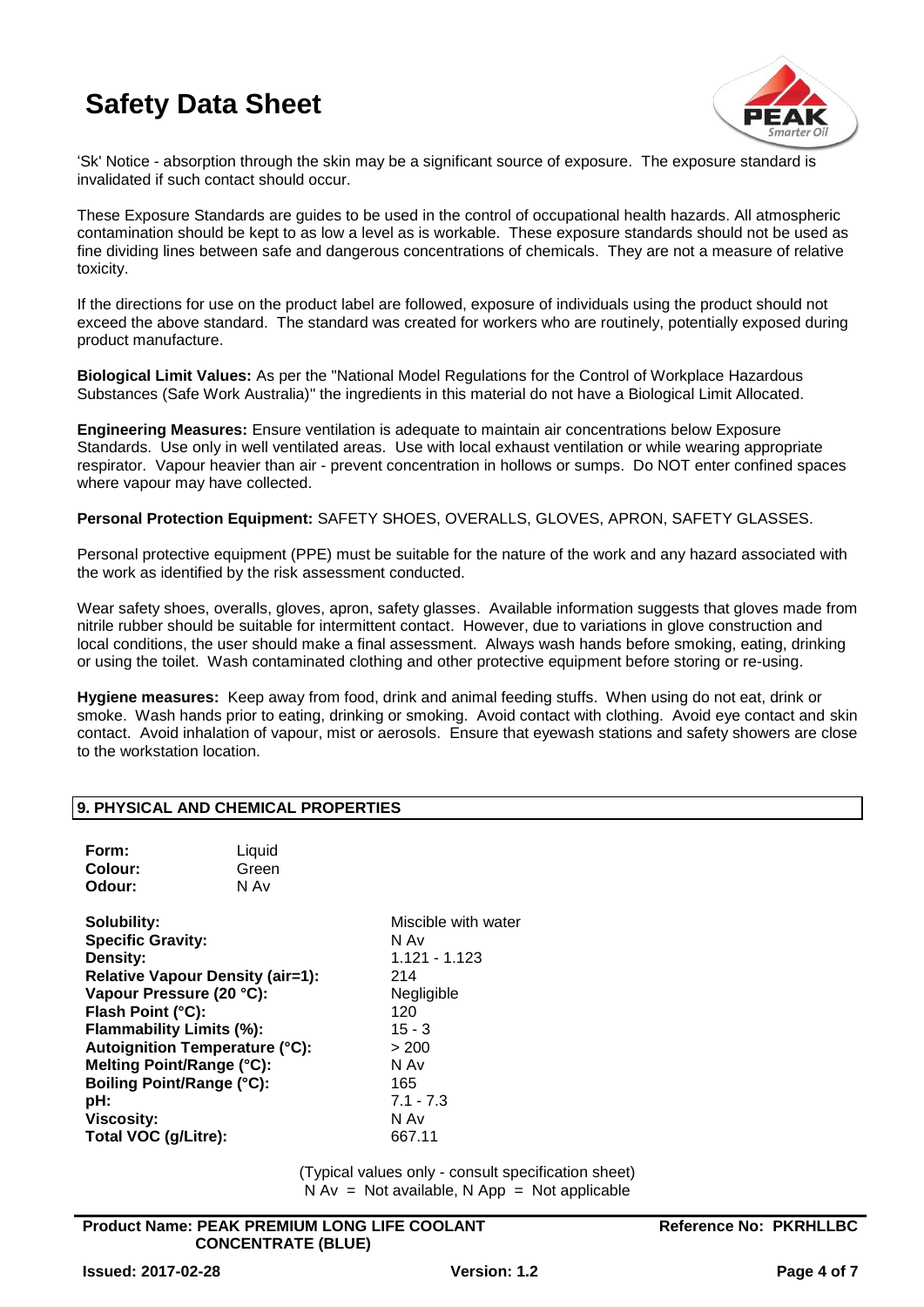

### **10. STABILITY AND REACTIVITY**

**Chemical stability:** This material is thermally stable when stored and used as directed.

**Conditions to avoid:** Should not be heated above 49 deg. C. when in contact with aluminium equipment.

**Incompatible materials:** Incompatible with strong acids, acid chlorides, acid anhydrides, oxidising and reducing agents.

**Hazardous decomposition products:** Oxides of carbon and nitrogen, smoke and other toxic fumes.

**Hazardous reactions:** Reacts, possibly violently, with alkaline metals and alkaline earth metals to produce hydrogen

### **11. TOXICOLOGICAL INFORMATION**

No adverse health effects expected if the product is handled in accordance with this Safety Data Sheet and the product label. Symptoms or effects that may arise if the product is mishandled and overexposure occurs are:

### **Acute Effects**

**Inhalation:** Material may be an irritant to mucous membranes and respiratory tract.

**Skin contact:** Contact with skin may result in irritation.

**Ingestion:** Harmful if swallowed. Swallowing can result in nausea, vomiting and irritation of the gastrointestinal tract.

**Eye contact:** May be an eye irritant.

### **Acute toxicity**

**Inhalation:** This material has been classified as non-hazardous. Acute toxicity estimate (based on ingredients): LC50 > 20.0 mg/L for vapours or LC50 > 5.0 mg/L for dust and mist or LC50 > 20,000 ppm for gas

**Skin contact:** This material has been classified as non-hazardous. Acute toxicity estimate (based on ingredients): >2,000 mg/Kg bw

**Ingestion:** This material has been classified as a Category 4 Hazard. Acute toxicity estimate (based on ingredients): 300 - 2,000 mg/Kg bw

**Corrosion/Irritancy:** Eye: this material has been classified as not corrosive or irritating to eyes. Skin: this material has been classified as not corrosive or irritating to skin.

**Sensitisation:** Inhalation: this material has been classified as not a respiratory sensitiser. Skin: this material has been classified as not a skin sensitiser.

**Aspiration hazard:** This material has been classified as non-hazardous.

**Specific target organ toxicity (single exposure):** This material has been classified as non-hazardous.

### **Chronic Toxicity**

**Mutagenicity:** This material has been classified as non-hazardous.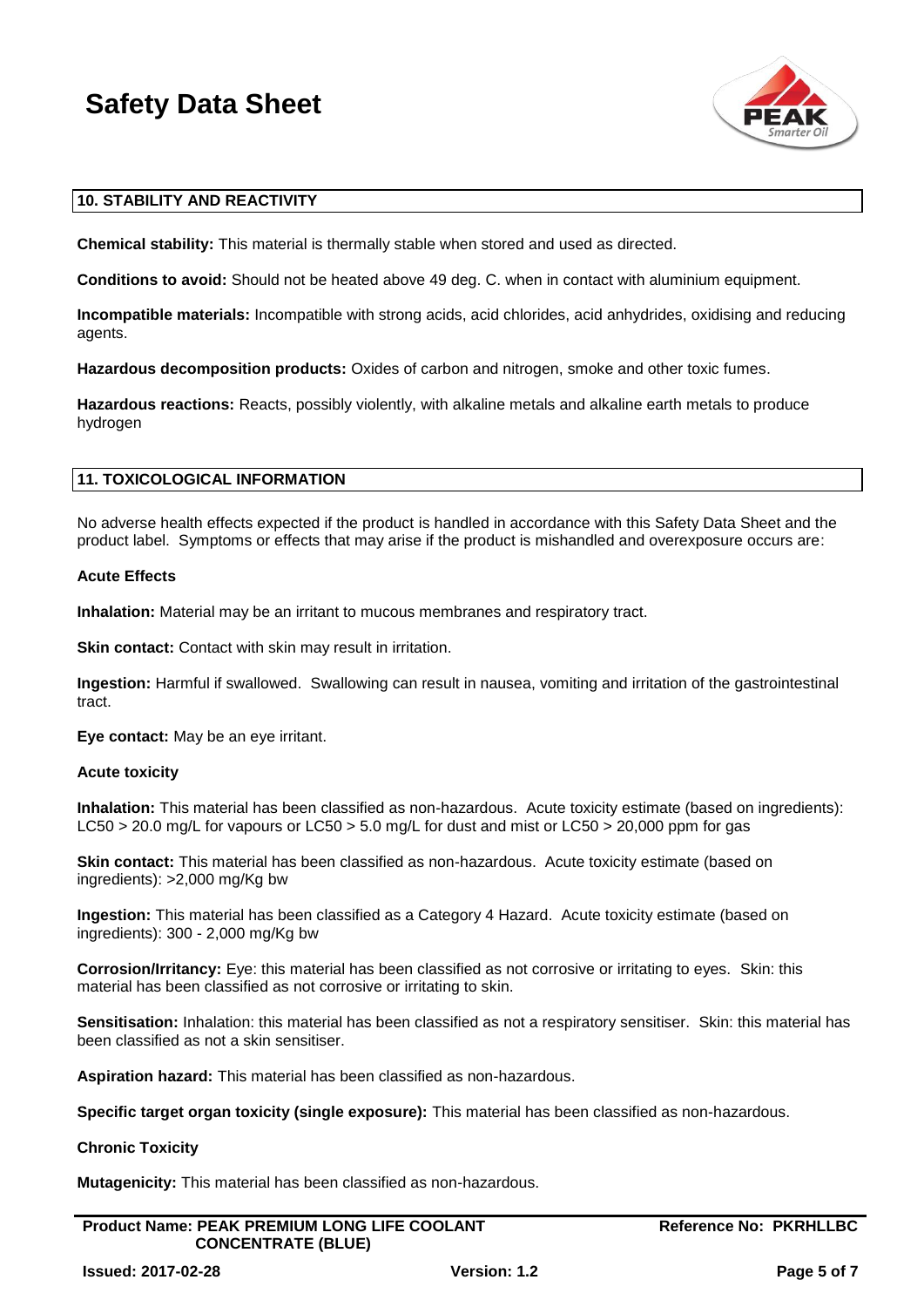

**Carcinogenicity:** This material has been classified as non-hazardous.

**Reproductive toxicity (including via lactation):** This material has been classified as non-hazardous.

**Specific target organ toxicity (repeat exposure):** This material has been classified as a Category 2 Hazard. Swallowing may result in harm to the kidney.

### **12. ECOLOGICAL INFORMATION**

Avoid contaminating waterways.

**Acute aquatic hazard:** This material has been classified as non-hazardous. Acute toxicity estimate (based on ingredients): >100 mg/L

**Long-term aquatic hazard:** This material has been classified as non-hazardous. Non-rapidly or rapidly degradable substance for which there are adequate chronic toxicity data available OR in the absence of chronic toxicity data, Acute toxicity estimate (based on ingredients): >100 mg/L, where the substance is not rapidly degradable and/or BCF  $<$  500 and/or log  $K_{ow}$   $<$  4.

**Ecotoxicity:** No information available.

**Persistence and degradability:** No information available.

**Bioaccumulative potential:** No information available.

**Mobility:** No information available.

### **13. DISPOSAL CONSIDERATIONS**

Persons conducting disposal, recycling or reclamation activities should ensure that appropriate personal protection equipment is used, see "Section 8. Exposure Controls and Personal Protection" of this SDS.

If possible material and its container should be recycled. If material or container cannot be recycled, dispose in accordance with local, regional, national and international Regulations.

### **14. TRANSPORT INFORMATION**

### **ROAD AND RAIL TRANSPORT**

Not classified as Dangerous Goods by the criteria of the "Australian Code for the Transport of Dangerous Goods by Road & Rail" and the "New Zealand NZS5433: Transport of Dangerous Goods on Land".

#### **MARINE TRANSPORT**

Not classified as Dangerous Goods by the criteria of the International Maritime Dangerous Goods Code (IMDG Code) for transport by sea.

#### **AIR TRANSPORT**

Not classified as Dangerous Goods by the criteria of the International Air Transport Association (IATA) Dangerous Goods Regulations for transport by air.

### **15. REGULATORY INFORMATION**

### **This material is not subject to the following international agreements:**

Montreal Protocol (Ozone depleting substances)

**Product Name: PEAK PREMIUM LONG LIFE COOLANT CONCENTRATE (BLUE)**  The Stockholm Convention (Persistent Organic Pollutants)